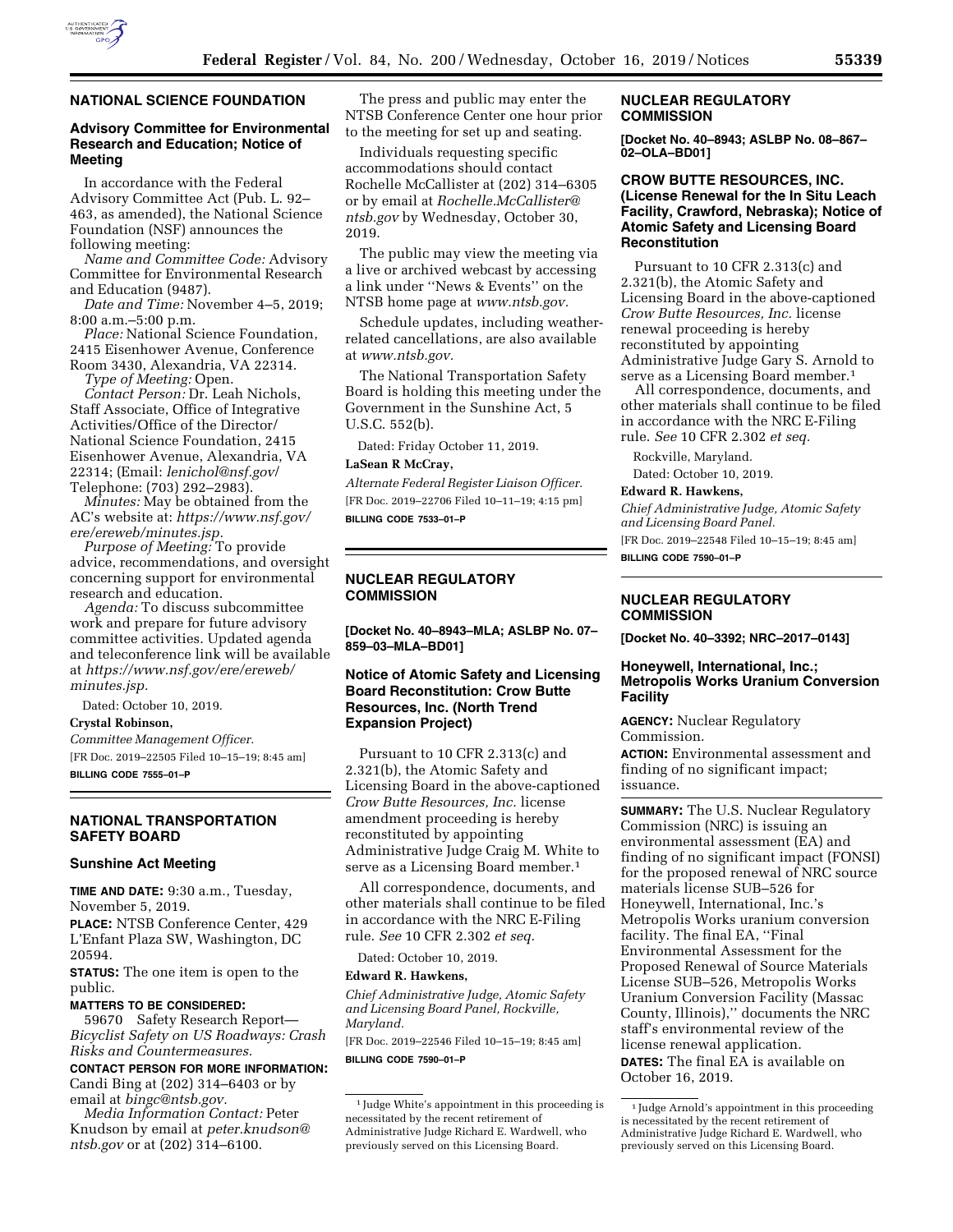**ADDRESSES:** Please refer to Docket ID NRC–2017–0143 when contacting the NRC about the availability of information regarding this document. You may obtain publicly-available information related to this document using any of the following methods:

• *Federal Rulemaking Website:* Go to *<https://www.regulations.gov>* and search for Docket ID NRC–2017–0143. Address questions about NRC docket IDs in *Regulations.gov* to Anne Frost; telephone: 301–287–9232; email: *[Anne.Frost@nrc.gov.](mailto:Anne.Frost@nrc.gov)* For technical questions, contact the individual listed in the **FOR FURTHER INFORMATION CONTACT** section of this document.

• *NRC's Agencywide Documents Access and Management System (ADAMS):* You may obtain publiclyavailable documents online in the ADAMS Public Documents collection at *[https://www.nrc.gov/reading-rm/](https://www.nrc.gov/reading-rm/adams.html)  [adams.html.](https://www.nrc.gov/reading-rm/adams.html)* To begin the search, select ''Begin Web-based ADAMS Search.'' For problems with ADAMS, please contact the NRC's Public Document Room (PDR) reference staff at 1–800–397–4209, 301– 415–4737, or by email to *[pdr.resource@](mailto:pdr.resource@nrc.gov) [nrc.gov.](mailto:pdr.resource@nrc.gov)* The final EA is available in ADAMS under Accession No. ML19273A012.

• *NRC's PDR:* You may examine and purchase copies of public documents at the NRC's PDR, Room O1–F21, One White Flint North, 11555 Rockville Pike, Rockville, Maryland 20852.

**FOR FURTHER INFORMATION CONTACT:**  Christine Pineda, Office of Nuclear Material Safety and Safeguards, U.S. Nuclear Regulatory Commission, Washington, DC 20555–0001; telephone: 301–415–6789; email: *[Christine.Pineda@nrc.gov.](mailto:Christine.Pineda@nrc.gov)* 

#### **SUPPLEMENTARY INFORMATION:**

#### **I. Introduction**

The NRC is considering a request for the renewal of Honeywell International, Inc.'s (Honeywell's) source materials license SUB–526, which authorizes Honeywell to operate a uranium hexafluoride processing (or uranium conversion) plant at the Metropolis Works Facility, located near Metropolis, in Massac County, Illinois. The facility was constructed in 1958, and uranium hexafluoride was first produced for several years beginning in 1959 for the U.S. Government. In 1968, the facility began producing uranium hexafluoride for commercial purposes.

In accordance with the NRC's regulations in part 51 of title 10 of the *Code of Federal Regulations* (10 CFR), ''Environmental Protection Regulations for Domestic Licensing and Related Regulatory Functions,'' that implement

the National Environmental Policy Act of 1969, as amended (NEPA) (42 U.S.C. 4321 *et seq.*), the NRC staff has prepared a final EA documenting its environmental review of the license renewal application (ADAMS Accession Nos. ML17048A243, ML17048A244, and ML18029A119). The NRC published a notice of availability of the draft EA in the **Federal Register** on October 31, 2018 (83 FR 54787). The public comment period for the draft EA closed on November 30, 2018. Summaries of and responses to public comments on the draft EA are provided in Appendix B of the final EA.

### **II. Summary of Environmental Assessment**

The final EA is publicly-available in ADAMS under Accession No. ML19273A012, or at this link: *[https://](https://www.nrc.gov/docs/ML1927/ML19273A012.pdf) [www.nrc.gov/docs/ML1927/](https://www.nrc.gov/docs/ML1927/ML19273A012.pdf)  [ML19273A012.pdf.](https://www.nrc.gov/docs/ML1927/ML19273A012.pdf)* A summary description of the proposed action and expected environmental impacts is provided below.

### *Description of the Proposed Action*

The proposed Federal action is approval of Honeywell's license renewal request, which if granted would allow Honeywell to continue conversion of uranium ore concentrates, also known as yellowcake, to uranium hexafluoride. The proposed action analyzed in the final EA accounts for a renewed license term of 40 years, which is the term Honeywell has requested. The proposed action and proposed license conditions would allow Honeywell to continue to receive, possess, store, use, and ship source material. Honeywell would continue the conversion of uranium ore concentrates to uranium hexafluoride at an authorized capacity of 15,000 metric tons (16,535 tons). Honeywell would continue to ship the uranium hexafluoride product to enrichment facilities for processing into enriched uranium.

### *Environmental Impacts of the Proposed Action*

In the final EA, the NRC staff assessed the potential environmental impacts from the proposed license renewal associated with the following resource areas: Land use; geology and soils; water resources; ecological resources; cultural resources; air quality; socioeconomics; environmental justice; scenic and visual resources; public and occupational health; transportation; and waste management. The NRC staff also considered the cumulative impacts from past, present, and reasonably foreseeable future actions when combined with the proposed action.

The NRC staff determined that continued Honeywell operations would not result in significant environmental impacts, as described in the EA. The staff concluded that approval of the proposed action would not result in a significant increase in short-term or long-term radiological risk to public health or the environment. Furthermore, the NRC staff found that the incremental impacts from the proposed action, when added to the impacts of other past, present, and reasonably foreseeable future actions, would not contribute significantly to cumulative environmental impacts.

# *Environmental Impacts of the Alternatives to the Proposed Action*

As one alternative to the proposed action, the NRC staff considered denial of Honeywell's license renewal request (*i.e.*, the "no-action" alternative). Under the no-action alternative, Honeywell would need to stop operations permanently and submit a decommissioning plan for NRC review and approval. This would entail an environmental review to assess the potential impacts associated with the proposed decommissioning action. The NRC determined for this EA that the potential environmental impacts of the no-action alternative (prior to decommissioning) would not be significant.

As another alternative, the NRC considered approval of Honeywell's renewal request, but for a duration of less than 40 years (the ''reduced duration alternative''). Honeywell would continue operating for a period of less than 40 years, resulting in potential impacts that would be similar to or less than the impacts of the proposed action.

# **III. Final Finding of No Significant Impact**

In accordance with NEPA and 10 CFR part 51, the NRC staff has conducted an environmental review of Honeywell's request to renew NRC source materials license SUB–526 to allow Honeywell to continue its uranium conversion operations. Based on its environmental review of the proposed action, as documented in the final EA, the NRC staff determined that granting the requested license renewal would not significantly affect the quality of the human environment. Therefore, the NRC staff makes its final determination, pursuant to 10 CFR 51.31, that the preparation of an environmental impact statement is not required for the proposed action and a FONSI is appropriate.

Dated at Rockville, Maryland, this 10th day of October 2019.